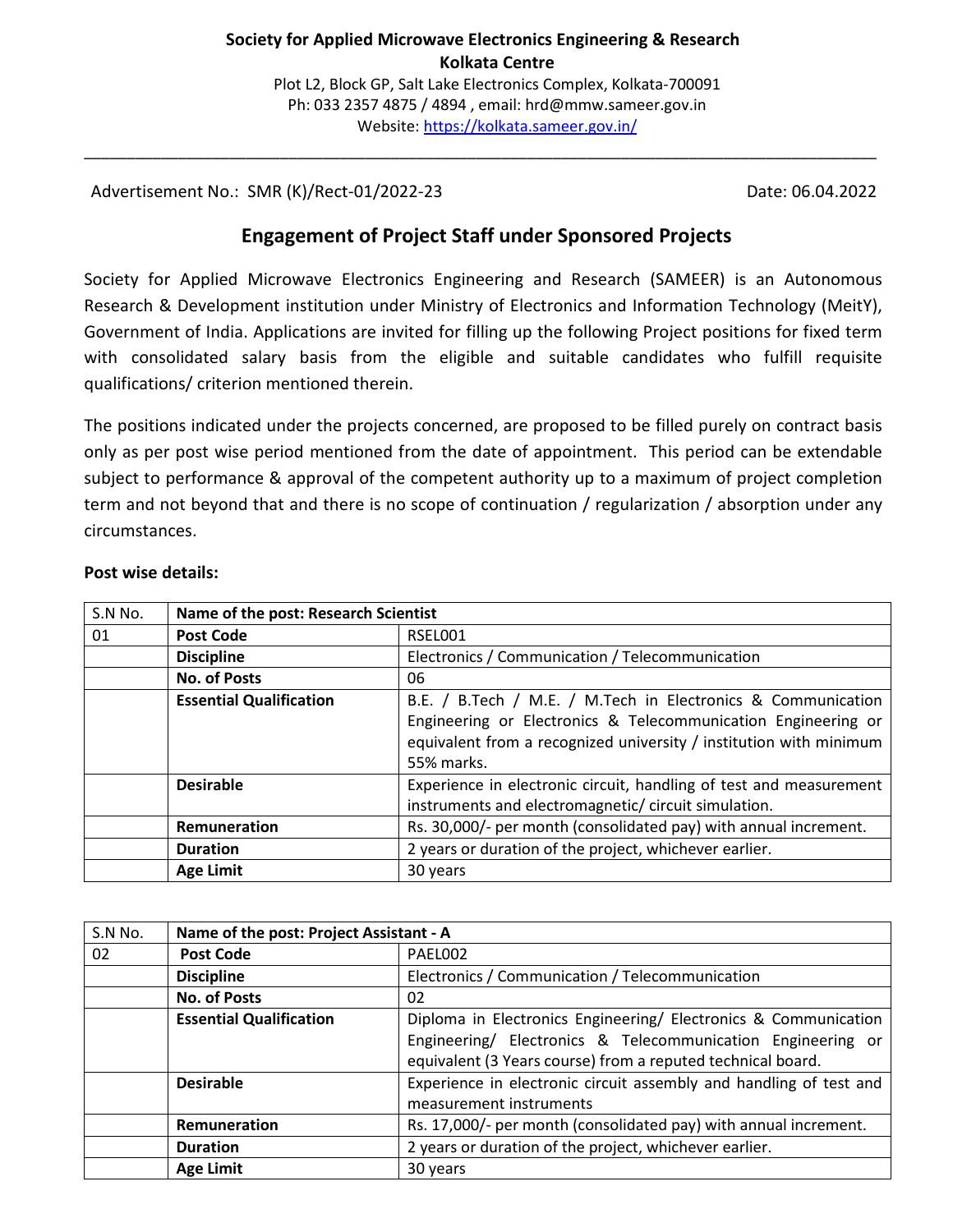Plot L2, Block GP, Salt Lake Electronics Complex, Kolkata-700091 Ph: 033 2357 4875 / 4894 , email: hrd@mmw.sameer.gov.in Website: https://kolkata.sameer.gov.in/

| S.N No. | Name of the post: Project Assistant-A |                                                                   |
|---------|---------------------------------------|-------------------------------------------------------------------|
| 03      | <b>Post Code</b>                      | PAME003                                                           |
|         | <b>Discipline</b>                     | Mechanical                                                        |
|         | <b>No. of Posts</b>                   | 02                                                                |
|         | <b>Essential Qualification</b>        | Diploma in Mechanical Engineering (3 Years course) from a reputed |
|         |                                       | technical board.                                                  |
|         | <b>Desirable</b>                      | Experience in 2D and 3D CAD<br>i)<br>based<br>drawing             |
|         |                                       | generation.                                                       |
|         |                                       | $\overline{11}$<br>Knowledge of quality control and dimensional   |
|         |                                       | inspection for different sub-system and system.                   |
|         | Remuneration                          | Rs. 17,000/- per month (consolidated pay) with annual increment.  |
|         | <b>Duration</b>                       | 2 years or duration of the project, whichever earlier.            |
|         | <b>Age Limit</b>                      | 30 years                                                          |

| S.N No. | Name of the post: Project Technician - B |                                                                                                                                                         |
|---------|------------------------------------------|---------------------------------------------------------------------------------------------------------------------------------------------------------|
| 04      | <b>Post Code</b>                         | PTME004                                                                                                                                                 |
|         | <b>Discipline</b>                        | Mechanical (Fitter)                                                                                                                                     |
|         | <b>No. of Posts</b>                      | 01                                                                                                                                                      |
|         | <b>Essential Qualification</b>           | Candidates should have passed ITI in relevant trade from<br>recognized institution/ Technical board and should have completed<br>NCVT with minimum 55%. |
|         | <b>Desirable</b>                         | Assembly work of the total system and sub-system.                                                                                                       |
|         | Remuneration                             | Rs. 19,100/- per month (consolidated pay) with annual increment.                                                                                        |
|         | <b>Duration</b>                          | 2 years or duration of the project, whichever earlier.                                                                                                  |
|         | <b>Age Limit</b>                         | 35 years                                                                                                                                                |
|         | <b>Experience</b>                        | 5 Years Experience in the relevant field.                                                                                                               |

| S.N No. | Name of the post: Project Technician - A |                                                                   |
|---------|------------------------------------------|-------------------------------------------------------------------|
| 05      | <b>Post Code</b>                         | PTEL005                                                           |
|         | <b>Discipline</b>                        | Electronics / Electronics Mechanics                               |
|         | <b>No. of Posts</b>                      | 02                                                                |
|         | <b>Essential Qualification</b>           | Candidates should have passed ITI in relevant trade from          |
|         |                                          | recognized institution/ Technical board and should have completed |
|         |                                          | NCVT.                                                             |
|         | <b>Remuneration</b>                      | Rs. 15,100/- per month (consolidated pay) with annual increment.  |
|         | <b>Duration</b>                          | 2 years or duration of the project, whichever earlier.            |
|         | <b>Age Limit</b>                         | 30 years                                                          |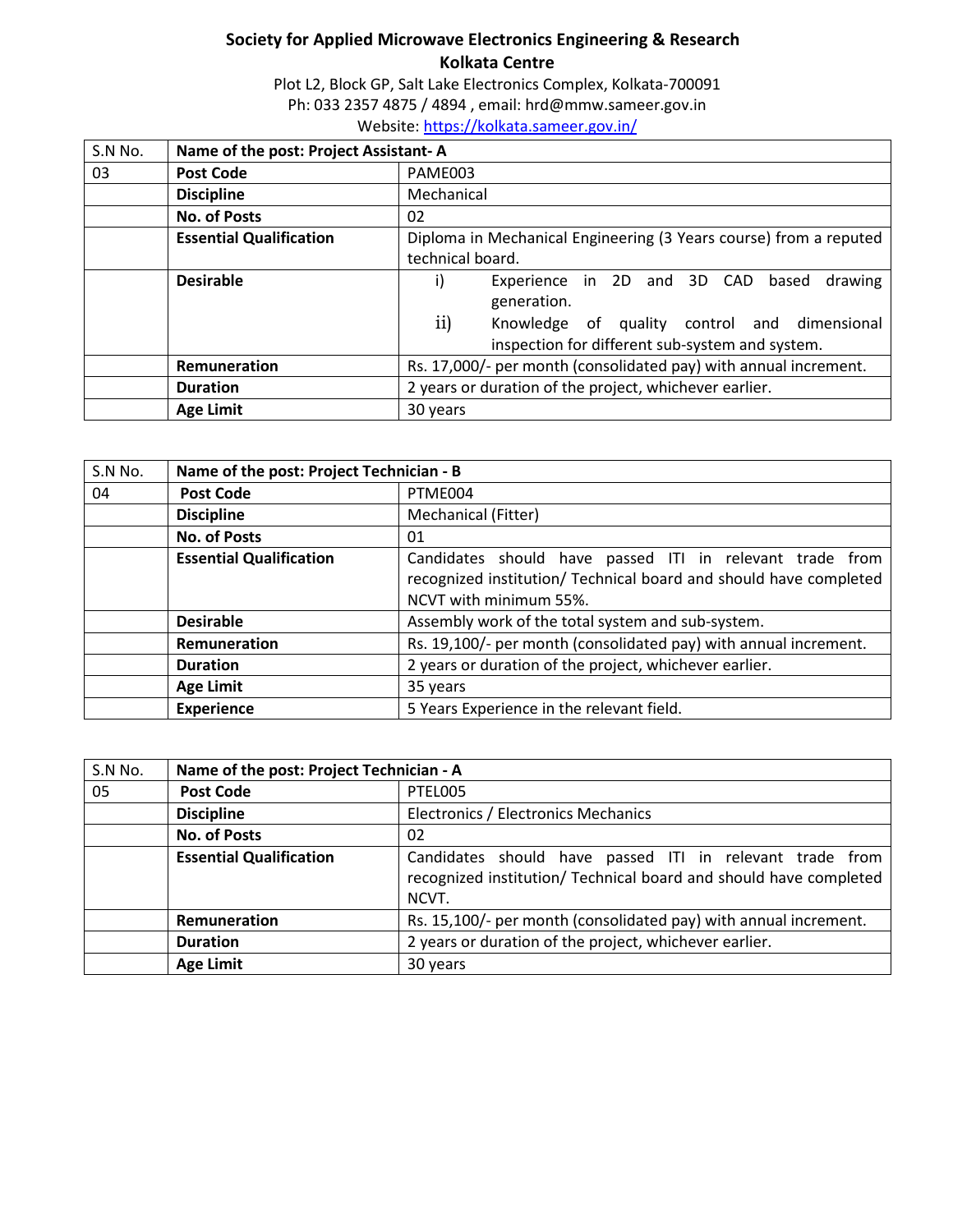Plot L2, Block GP, Salt Lake Electronics Complex, Kolkata-700091 Ph: 033 2357 4875 / 4894 , email: hrd@mmw.sameer.gov.in Website: https://kolkata.sameer.gov.in/

| S.N No. | Name of the post: Project Technician - A |                                                                   |
|---------|------------------------------------------|-------------------------------------------------------------------|
| 06      | <b>Post Code</b>                         | PTME006                                                           |
|         | <b>Discipline</b>                        | Mechanical (Fitter and Machinist)                                 |
|         | <b>No. of Posts</b>                      | (One each for Fitter and Machinist)<br>02                         |
|         | <b>Essential Qualification</b>           | Candidates should have passed ITI in relevant trade from          |
|         |                                          | recognized institution/ Technical board and should have completed |
|         |                                          | NCTVT with minimum 55%.                                           |
|         | Remuneration                             | Rs. 15,100/- per month (consolidated pay) with annual increment.  |
|         | <b>Duration</b>                          | 2 years or duration of the project, whichever earlier.            |
|         | <b>Age Limit</b>                         | 30 years                                                          |

# **General Instruction:**

- 1. Only Indian nationals can apply.
- 2. Age Limit: Eligibility date for calculation of age will be the closing date of the receipt of online application as mentioned in the advertisement.
- 3. Candidates, who possessed the prescribed degree with minimum required percentage of marks or equivalent CGPA awarded by the university up to the closing date of application, will only be considered.
- 4. Candidates should possess the prescribed experience in the relevant fields as mentioned under the column "Experience" with documentary proof. In case of CGPA, conversion formula from CGPA to percentage of marks should be clearly indicated in the final mark sheet/transcript/certificate.
- 5. Crucial date for counting experience will be the closing date of applications. The relevant experience possessed before acquiring the essential qualifications will not be counted. In such cases, the required experience will be counted only from the date of acquiring the essential qualification.
- 6. The prescribed qualification/experience is the minimum and mere possession of the same does not entitle a candidate for participating in the selection process. SAMEER may restrict the number of candidates to be called for Skill Test by raising the percentage of marks obtained in qualifying examinations and/or relevance of experience required for the post etc. Only shortlisted candidates will be informed for Skill Test through email.
- 7. No TA/ DA will be paid to candidates for appearing for written test/ interview.
- 8. SAMEER reserves the right to reject or accept the candidature of any applicant at any stage. Candidates found not fulfilling the prescribed educational qualification will not be considered for selection. The decision of Selection Committee, duly approved by the competent authority will be final.
- 9. SAMEER reserves the right to cancel/ restrict/ enlarge/ modify/ alter the recruitment process, if needed, without issuing any further notice or assigning any reason thereof.
- 10. Candidates should ensure that they fulfill the all the eligibility criteria prescribed for the post they have applied to. In case, if it is found in any stage of selection process or even after the appointment that the candidate has furnished false or incorrect information or suppressed relevant information / material or does not fulfill the criteria, his/ her candidature/ service is liable to be rejected / terminated without notice.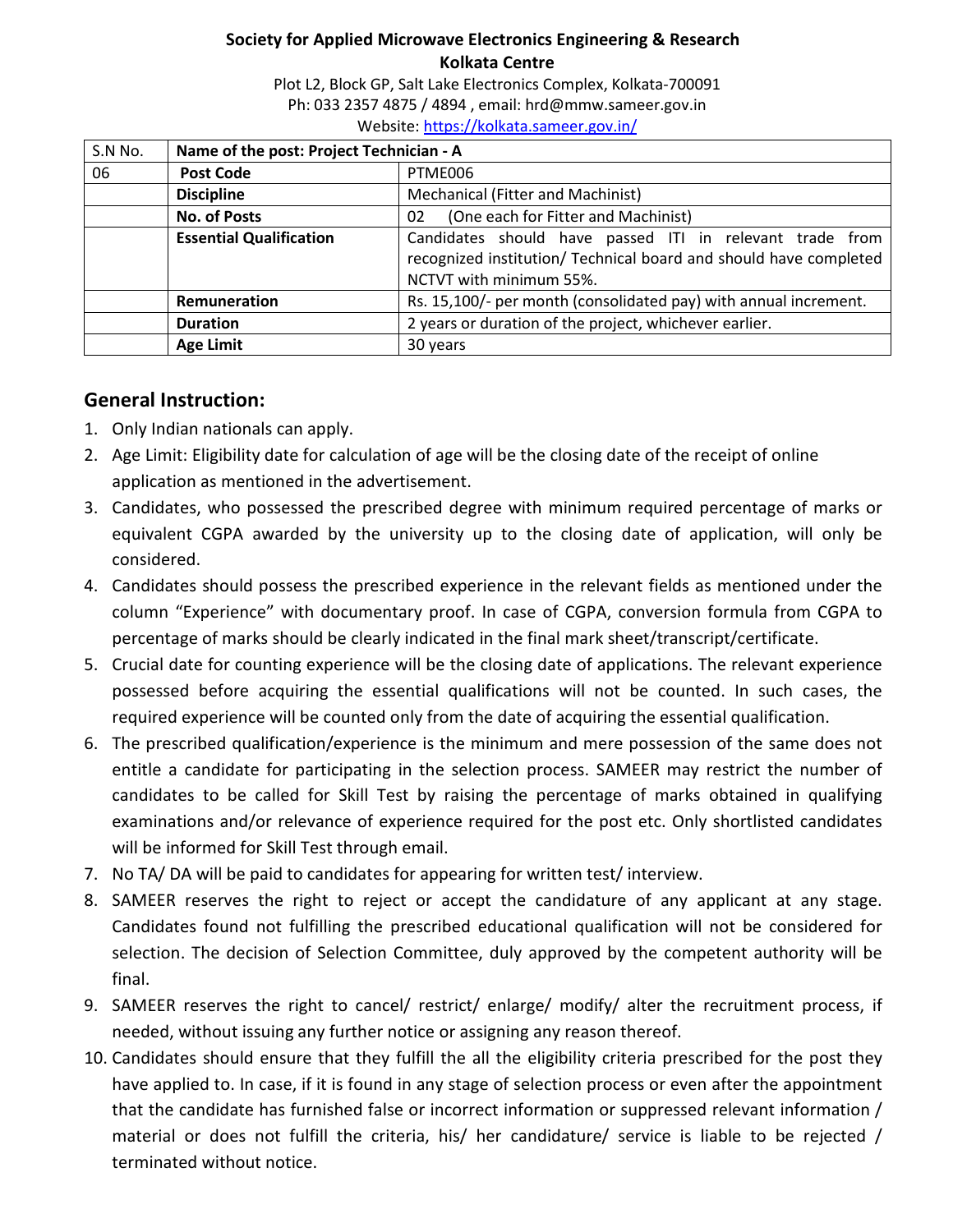Plot L2, Block GP, Salt Lake Electronics Complex, Kolkata-700091 Ph: 033 2357 4875 / 4894 , email: hrd@mmw.sameer.gov.in Website: https://kolkata.sameer.gov.in/

- 11. Candidates will have to produce all original certificates for verification at the time of interview.
- 12. Application received without photocopies of certificate for essential qualification, experience or incomplete applications will be summarily rejected.
- 13. Candidates desirous of applying for more than one post must apply separately for each post indicating the Post Code.
- 14. The appointment shall not confer any right for regularization/ absorption or continuation of service in SAMEER.
- 15. The person selected for contract appointment will not have any claim or right for his / her continuity in service or extension of the term contract.
- 16. Selected candidates will have liability to serve anywhere in the country and they may be posted in any of the project sites in the country as per the requirements of SAMEER, Kolkata.
- 17. Canvassing in any form and / or bringing in any influence will be treated as disqualification for the post.

# **How to Apply:**

Interested candidates are required to submit filled application form in prescribed format linked in **"Application Form"** section on the official website along with copies of testimonials & recent photograph affixed on the application form through email (**hrd@mmw.sameer.gov.in)** latest by **24/04/2022 (Sunday)** and they need to send the filled hardcopy of the same at the following address through **speed post / registered post / by hand latest by 29/04/2022 (Friday):** 

### **HEAD ACCOUNTS & ADMINISTRATION**

**SOCIETY FOR APPLIED MICROWAVE ELECTRONICS ENGINEERING AND RESEARCH PLOT – L2, BLOCK – GP, SECTOR – V, SALT LAKE ELECTRONICS COMPLEX KOLKATA – 700091, Ph: 033 2357 4875 / 4894 Email: hrd@mmw.sameer.gov.in Website: https://kolkata.sameer.gov.in/**

- Application form should be in sealed envelope, super scribed by "POST NAME" and "Post Code".
- Incomplete application or applications not accompanied with necessary documents shall be summarily rejected.
- **Tentative dates of Written Test / Interview starts from 04/05/2022 onwards.**
- **Candidates are advised to check the recruitment section of the official website frequently.**

## **Selection Process:**

- List of provisionally shortlisted candidates will be published in the website.
- Date of online test / written test will be intimated in due course of time and will be intimated through email as well as official website.